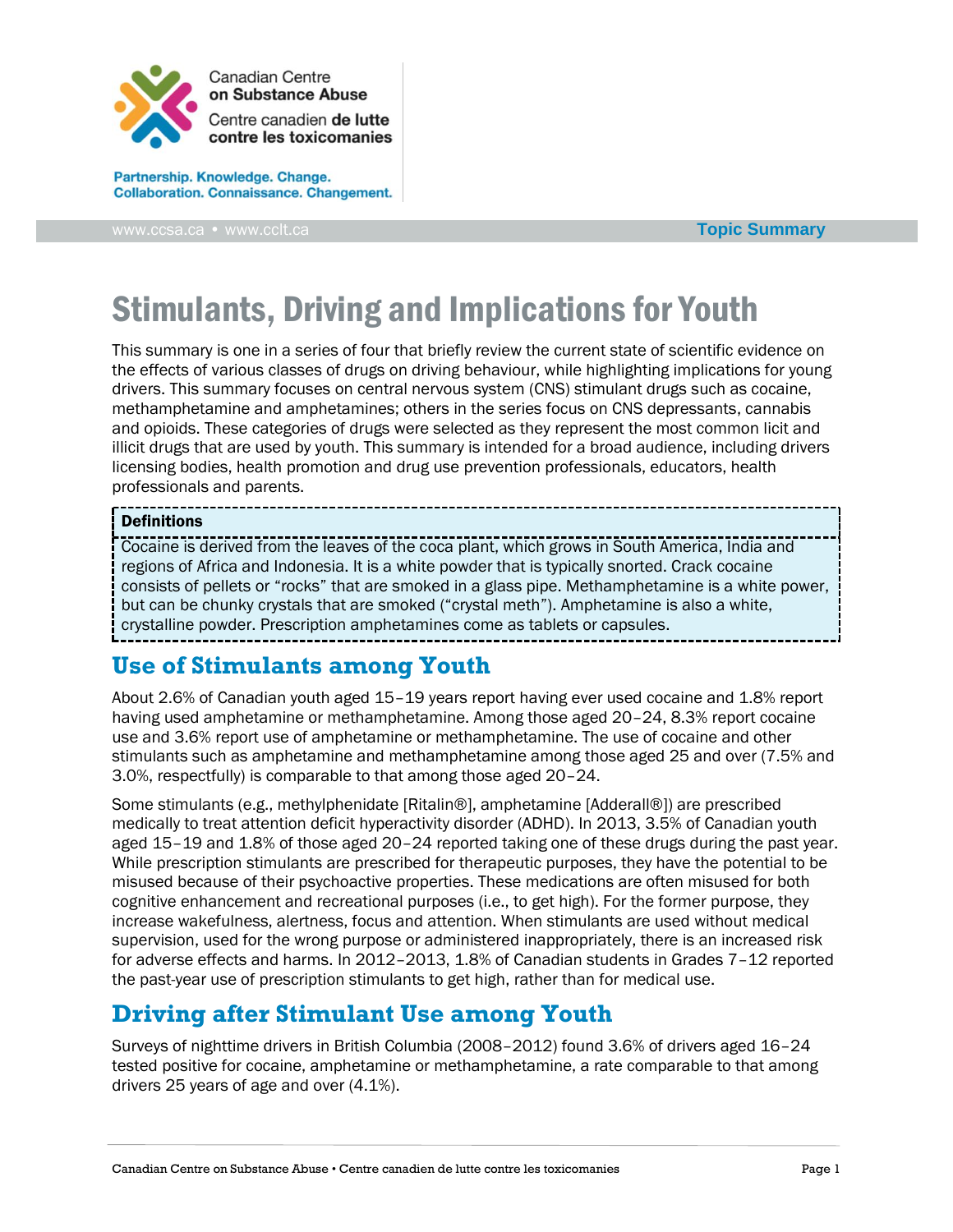

Overall, among drivers killed in motor vehicle crashes in Canada between 2000 and 2010, 8.5% tested positive for stimulants. Drivers aged 16–24 were as likely as those 25 years of age and older to test positive for a stimulant drug (8.8% vs 8.4%, respectively). It should be noted that testing positive for a stimulant does not necessarily imply that the driver was impaired.

#### **Legal Status in Canada**

In Canada, it is illegal to possess, distribute, sell and import cocaine, methamphetamine and amphetamine. It is also illegal—and dangerous—to produce or manufacture methamphetamine. The precursors chemicals used in the production of methamphetamine are strictly controlled substances. Conviction for one of these offences results in a criminal record, affecting future options for education, employment and travel. Those who have a prescription from a licensed practitioner for legitimate therapeutic purposes—for example, amphetamine prescribed for ADHD—are exempt.

Driving while impaired by a stimulant such as cocaine, methamphetamine or amphetamine is an offence under the *[Criminal Code of Canada](http://laws-lois.justice.gc.ca/eng/acts/C-46/)* and those convicted face the same penalties as those impaired by alcohol. Specially trained police officers can demand that drivers suspected of being impaired by a stimulant submit to a series of behavioural and clinical tests, including providing a sample of blood, breath or oral fluid to determine drug content. Refusing to comply is an offence that has penalties equivalent to those for impaired driving.

#### **Absorption, Distribution and Elimination**

Cocaine is rapidly absorbed as a result of smoking, snorting and injecting. The intense effect is almost immediate and will last up to 30 minutes. More general effects can continue for one or two hours. Cocaine is almost completely metabolized in the body and the metabolites are excreted in urine. When used with alcohol, cocaine forms a substance called cocaethylene, which has effects similar to cocaine that can last for several hours.

The effects of methamphetamine are similar to those of cocaine, but the onset is slower and less intense, with a considerably longer duration—typically 4–8 hours. Methamphetamine is rapidly absorbed creating an intense euphoria, feelings of restlessness, agitation, nervousness and paranoia. Methamphetamine is broken down in the body to amphetamine.

Amphetamine produces effects similar to methamphetamine, but they are less intense. Oral ingestion delays the onset of effects, but prolongs the duration. Street amphetamine ("speed") is a white powder that can be snorted, smoked or injected.

#### **Patterns of Use**

Cocaine powder is typically snorted. Those who abuse the drug are most likely to smoke crack cocaine in a glass pipe. The intense but short duration of effects can lead to frequent, repeated use over a period of hours or even days, a pattern known as binge use that can increase the probability of physical and psychological addiction.

Cocaine is sometimes used in combination with cannabis, alcohol or opioids, such as heroin or morphine. The use of cocaine with alcohol, producing cocaethylene, can intensify and prolong the effects, but also increase the risk of sudden death. The impairing effects of cannabis can be enhanced by cocaine. When cocaine is used with heroin or morphine, known as a "speedball," the euphoric effects of both drugs are combined, while the subsequent negative effects associated with either one are reduced. This combination is, however, potentially lethal.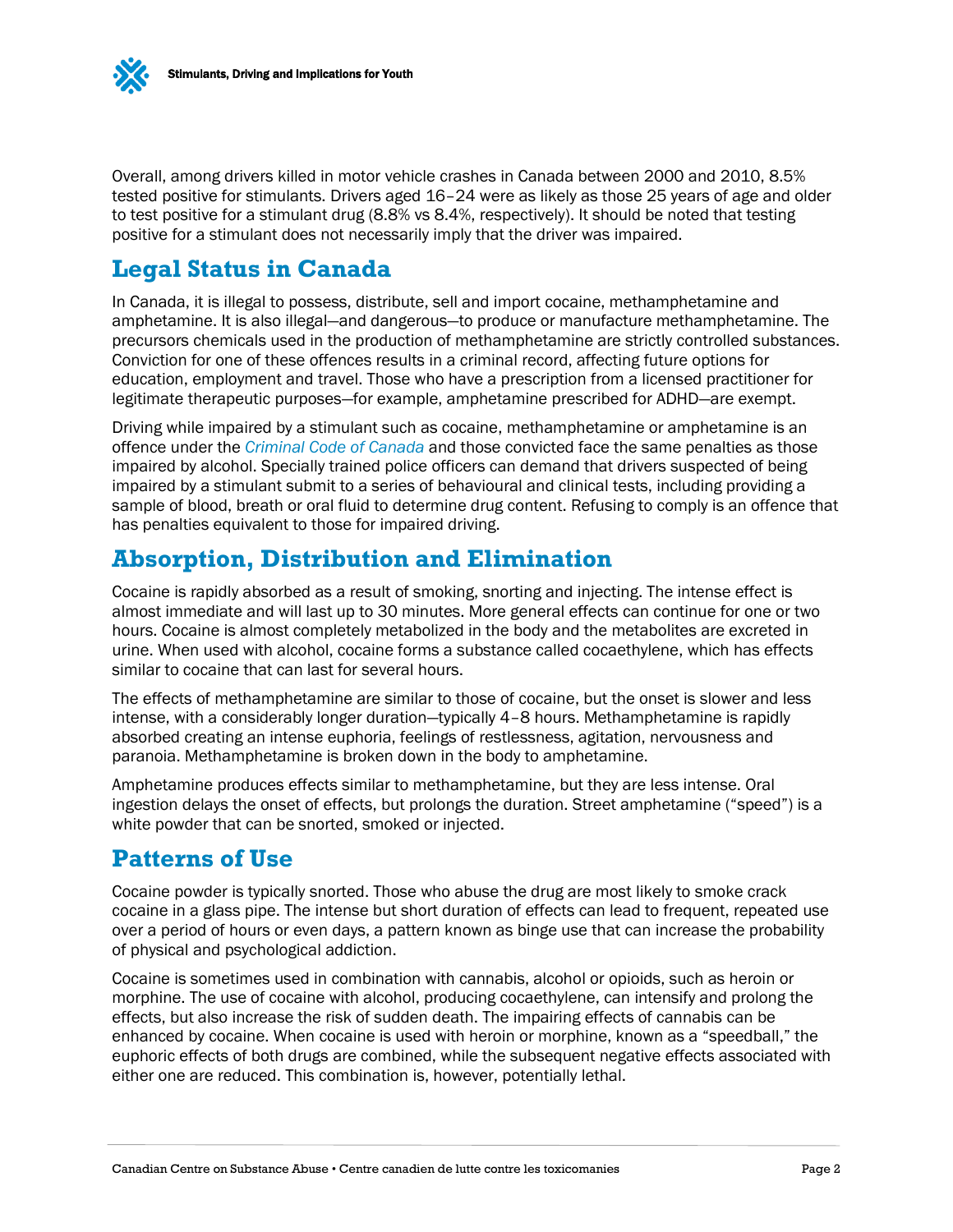

Methamphetamine is snorted, but individuals often progress to smoking the crystalline form, known as crystal meth. Methamphetamine can also be injected intravenously. Users can engage in repetitive use over a period of many hours or days, trying to maintain or regain the initial rush. When they discontinue use, they experience a period of intense fatigue, sleepiness and depression.

Prescription amphetamines (e.g., Adderall®, Dexedrine®) come as tablets or capsules of various strengths. When used in the treatment of ADHD or narcolepsy, the dose of amphetamine is taken daily, sometimes in divided doses to maintain a consistent effect throughout the day. Non-medical users can use the drug on occasion to get a "lift" when elevated levels of concentration are required. It is common for users to ingest larger doses to obtain the high and feelings of energy. Street amphetamine, known as "speed," is less potent than methamphetamine and has less intense effects, but is often used in a similar manner.

#### **Effects of Stimulants**

Stimulants affect neurotransmitter systems in the brain, which are responsible for attentional, perceptual, cognitive and motor functions. They also interfere with mechanisms known to cause delusions, perceptual disturbances and psychosis.

Smoked or injected stimulants are rapidly absorbed and produce intense feelings of euphoria, excitement, alertness, sense of well-being and reduced impulse control. Oral doses produce delayed and less intense effects. Physiological effects include elevated heart rate, respiration rate, blood pressure and temperature. Behavioural effects include agitation, inability to focus, poor ability to divide attention, confusion, and poor balance and coordination. Once drug levels begin to fall, the user may experience restlessness, paranoia, aggression, delusions, extreme fatigue and sleepiness.

Chronic use of stimulants is associated with obsessive-compulsive behaviour, aggression, paranoia, severe weight loss and dental problems. Stimulants are considered to have a high potential for abuse and dependence.

# **Effects of Stimulants on Driving**

Research using laboratory tasks and driving simulators has demonstrated that stimulants can have detrimental effects on a wide range of motor and cognitive skills necessary for the safe operation of a motor vehicle. Research has shown that low doses of stimulants can help counteract the detrimental effects of fatigue on attention and arousal, but the effect is only evident in drivers who are fatigued. There is no improved performance among healthy, well-rested individuals. When used to combat fatigue, however, the effect is temporary. As the stimulant effects wear off, the fatigue not only returns but can be intensified.

Higher doses produce agitation, inability to focus, reduced ability to divide attention, increased risktaking, and deficits in balance and coordination. Among drivers stopped by the police who were subsequently found to have been using stimulants, inattention, speeding, risk-taking, poor impulse control and aggressive driving are common. As drug levels wane, users experience fatigue, depression, inattention and sleepiness, all of which can affect the ability to operate a vehicle safely.

The magnitude of the effects depends on the particular substance used, dose ingested, extent of prior use and manner of use. Combining stimulants with other substances, including alcohol, can enhance the detrimental effects on driving performance.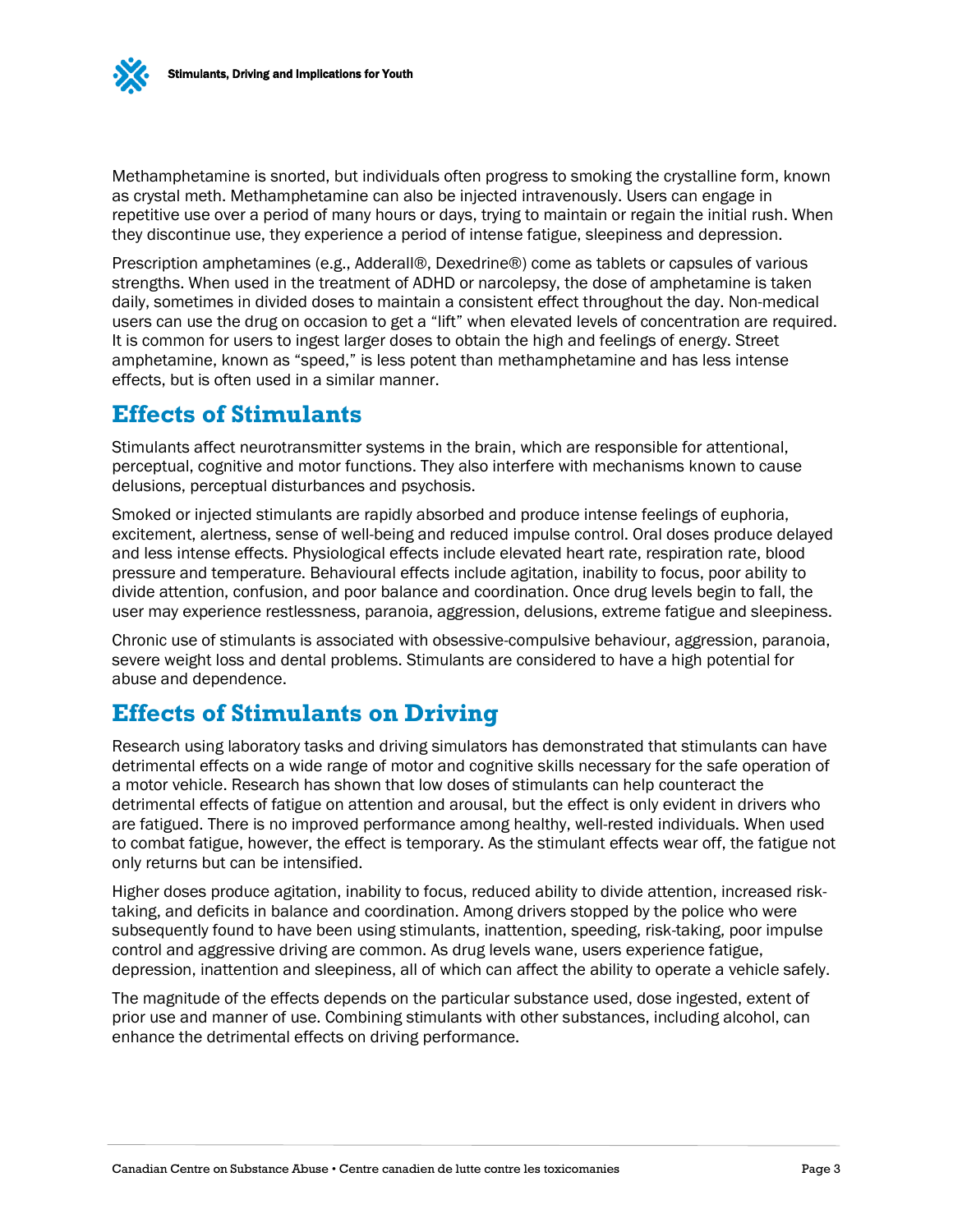

#### Detecting Stimulant Use in Drivers

Drivers who have been using stimulants often display one or more telltale signs of use. These include:

- Dilated pupils;
- Body tremors;
- Restlessness and agitation; and
- **•** Talkativeness.

These signs are often sufficient for police officers to form a reasonable suspicion of drug use, which allows them to proceed with a demand for the driver to submit to a Standardized Field Sobriety Test (SFST). Drivers who demonstrate impaired performance on these tests are required to accompany the officer to the station for drug influence evaluation by an officer trained in the Drug Evaluation and Classification (DEC) program. The evaluation includes a demand for a sample of blood, urine or oral fluid to be tested for drugs

# **Implications for Young Drivers**

It is well known that young drivers are at particularly high risk of crash involvement, in part as a result of their relative inexperience with the complex demands of driving. The use of stimulants, which are known to interfere with attention and impulse control, and to increase aggressiveness, can have an adverse impact on driving behaviour. The negative effects on driving can be intensified when stimulants are combined with alcohol, cannabis or opioids. The increased likelihood of engaging in risky behaviours while driving after the use of stimulants, with or without other drugs, can have a profoundly detrimental effect, especially on those already prone to such behaviour.

Using stimulants to combat fatigue when engaging in prolonged tasks or activities such as driving is not recommended. The initial stimulation is temporary. As the drug effects wear off, the fatigue returns and can be more pronounced.

Riding with a driver who has used a stimulant can be dangerous. The impairing effects of stimulants might not be immediately obvious, leading potential passengers to believe that the person is safe to drive. Passengers should avoid riding with any driver who has used stimulants in the previous few hours.

#### **Additional Resources**

- Impaired Driving in Canada (Topic Summary)
- Cocaine (Canadian Drug Summary)
- Prescription Stimulants (Canadian Drug Summary)
- Cannabis, Driving and Implications for Youth (Topic Summary)
- Opioids, Driving and Implications for Youth (Topic Summary)

#### **Selected References**

- Julien, R.M., Advokat, C.D., & Comaty, J.E. (2010). *A primer of drug action. A comprehensive guide to the actions, uses, and side effects of psychoactive drugs*. New York: Worth Publishers.
- Logan, B.K. (1996). Methamphetamine and driving impairment. *Journal of Forensic Science*, *41*(3), 457–464.
- Statistics Canada. (2015). *Canadian Tobacco, Alcohol and Drugs Survey: Summary of results for 2013*. Ottawa: Author.